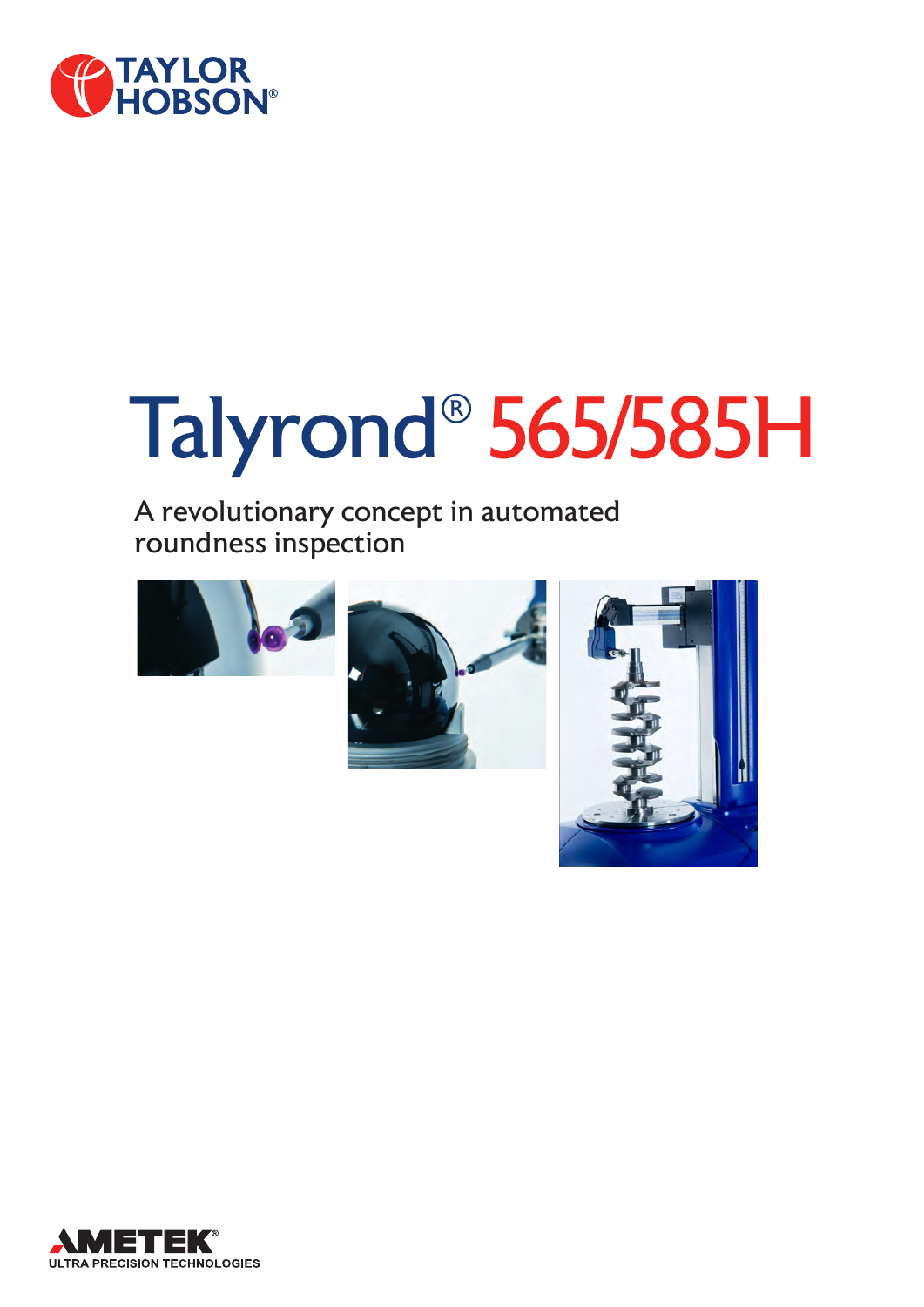

The Talyrond 500H series is unsurpassed in speed and position control making it the ideal system for high volume precision components

#### High precision emulation of your manufacturing process

The all-new Talyrond 500 roundness instruments use rotary, vertical and horizontal measuring datums to duplicate your machine tool's movement and exactly reproduce the workpiece shape. This ultra high precision simulation of the cutting tool path enables precise control of your manufacturing process.

#### Reproducible measurement results

Decades of experience, ultra precision machining expertise and FEA optimized design combine to provide low noise and near flawless mechanical execution of the measuring axes. Further enhancement via the use of traceable standards and exclusive algorithms effectively eliminates instrument influence from the measurement results.

#### Monitoring manufacturing